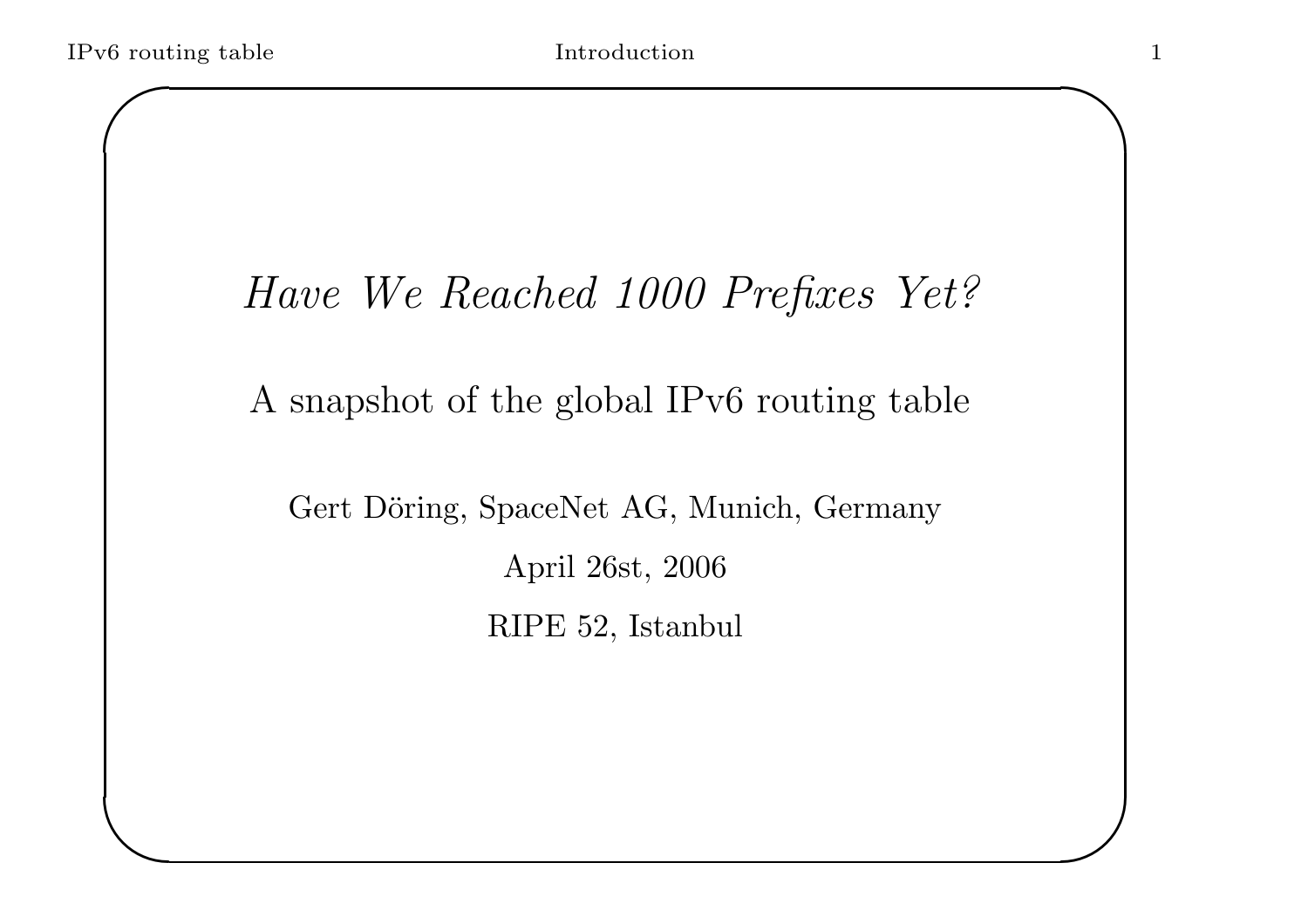$\setminus$ 

# Overview

- numbers
- pictures & trends
- things that should not be there...
- conclusions & recommendations
- references

Slides online at: http://www.space.net/˜gert/RIPE/R52-v6-table/

 $\bigwedge$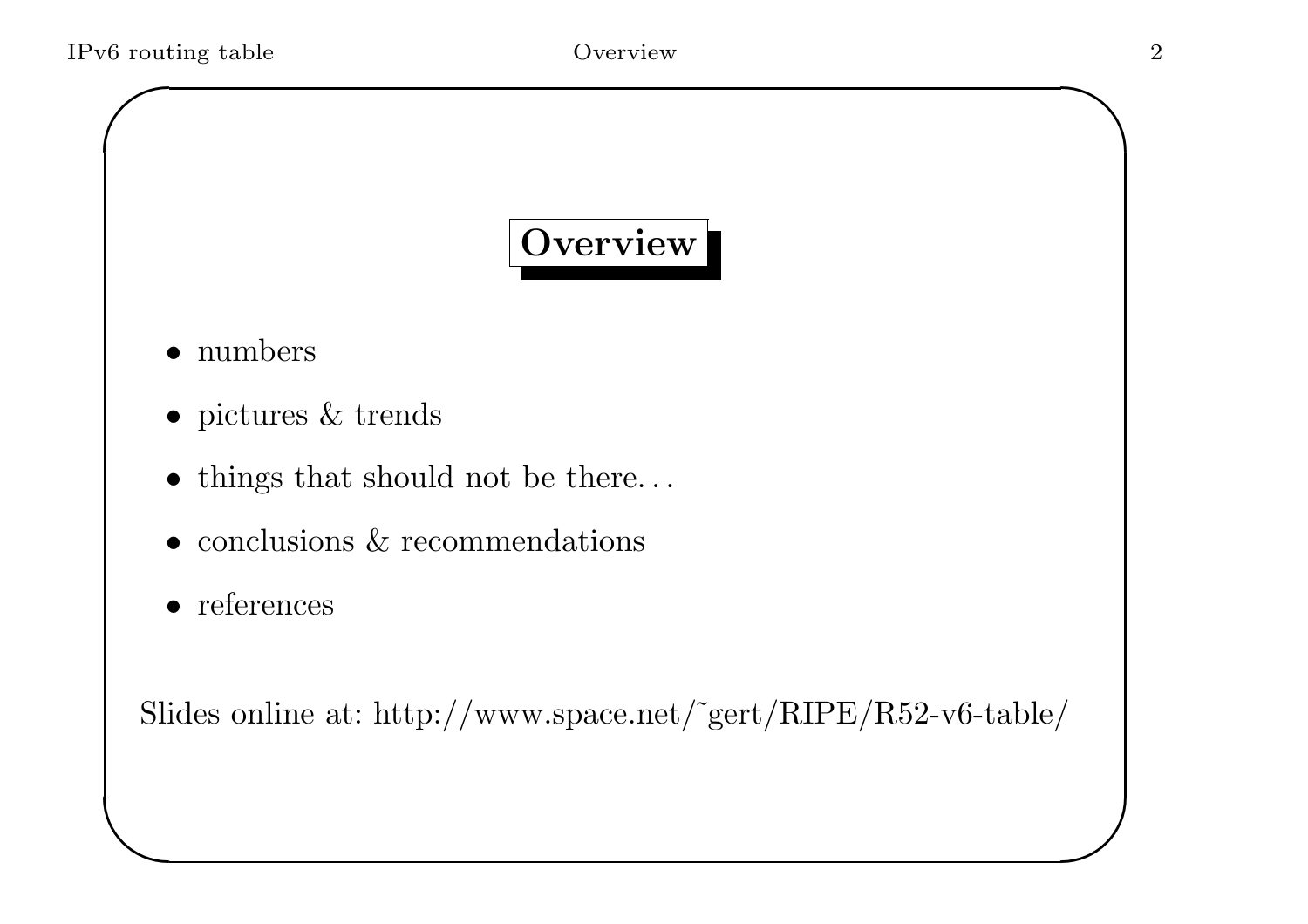#### Numbers - AS numbers

- as of  $2006/04/24$ : 589 unique AS numbers visible  $(06/10: 563)$ 
	- <sup>391</sup> origin-only ASes (no transit paths seen) (375)
	- $-$  182 ASes originate & give transit (175)
	- $-$  16 transit-only ASes (e.g. 2153, 3856, 4774, 6667,  $\dots$ ) (13)
- mixture of RIR (2xxx::) and 6Bone (3FFE::) space announced
	- <sup>447</sup> ASes originate <sup>1</sup> RIR prefix (408)
	- $-$  25 ASes originate 1 6Bone prefix  $(35)$
	- $-$  41 ASes originate 1 6Bone + 1 RIR prefix  $(44)$
	- $-31$  ASes originate 2 RIR prefixes (4 due to  $/32+/35$ )
	- 29 ASes with "more than that", maximum is 7 prefixes
- 5 ASes still announce their prefix as  $/32$  and  $/35$
- $\setminus$ • note: all paths observed from AS5539

 $\bigwedge$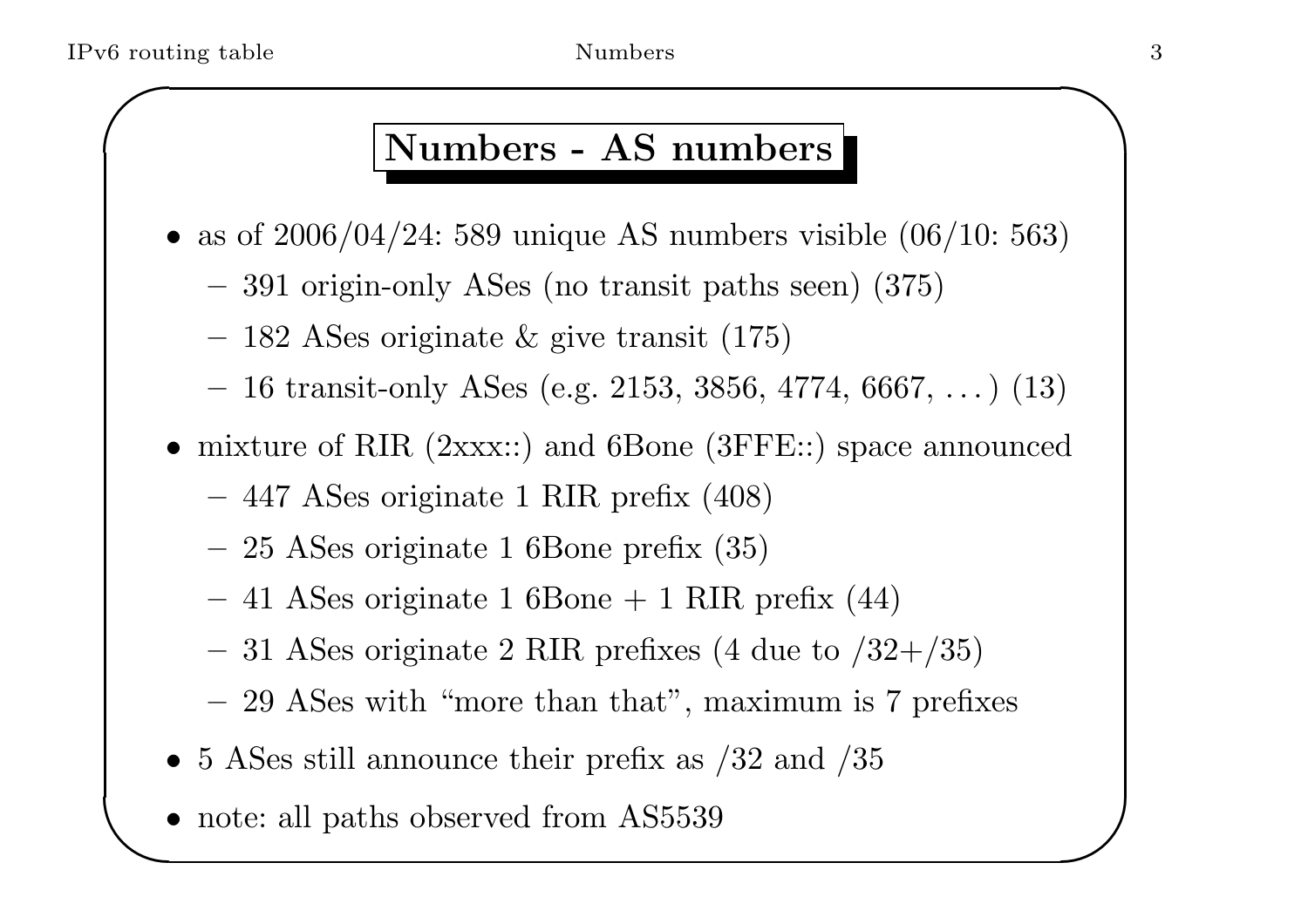$\sqrt{2}$ 

 $\setminus$ 

• 6 bone to RIR migration: 1 6 bone, 1 RIR prefix, temporary

| 2001:420::/35 | 109 i |  |
|---------------|-------|--|
| 3FFE:C00::/24 | 109 i |  |

•  $/35$  to  $/32$  migration: 2 RIR prefixes, temporary

| 2001:258::/32 | 2914 2510 i |  |
|---------------|-------------|--|
| 2001:258::/35 | 2914 2510 i |  |

• sub-allocations to (non?-)multihomed customers?

| 2001:388::/32      | 7575 i |              |  |
|--------------------|--------|--------------|--|
| 2001:388:1000::/48 |        | 7575 18062 i |  |
| 2001:388:1002::/48 |        | 7575 18062 i |  |
| 2001:388:2::/48    |        | 7575 18062 i |  |
| 2001:388:3002::/48 |        | 7575 18062 i |  |
| 2001:388:6002::/48 |        | 7575 18062 i |  |
| 2001:388:608C::/48 |        | 7575 18062 i |  |
| 2001:388:A000::/40 |        | 7575 18062 i |  |

• mergers and acquisitions, business units, growth, ...

| 2001:360::/32  | 1221 i |  |
|----------------|--------|--|
| 2001:8000::/20 | 1221 i |  |

 $\sum_{i=1}^n$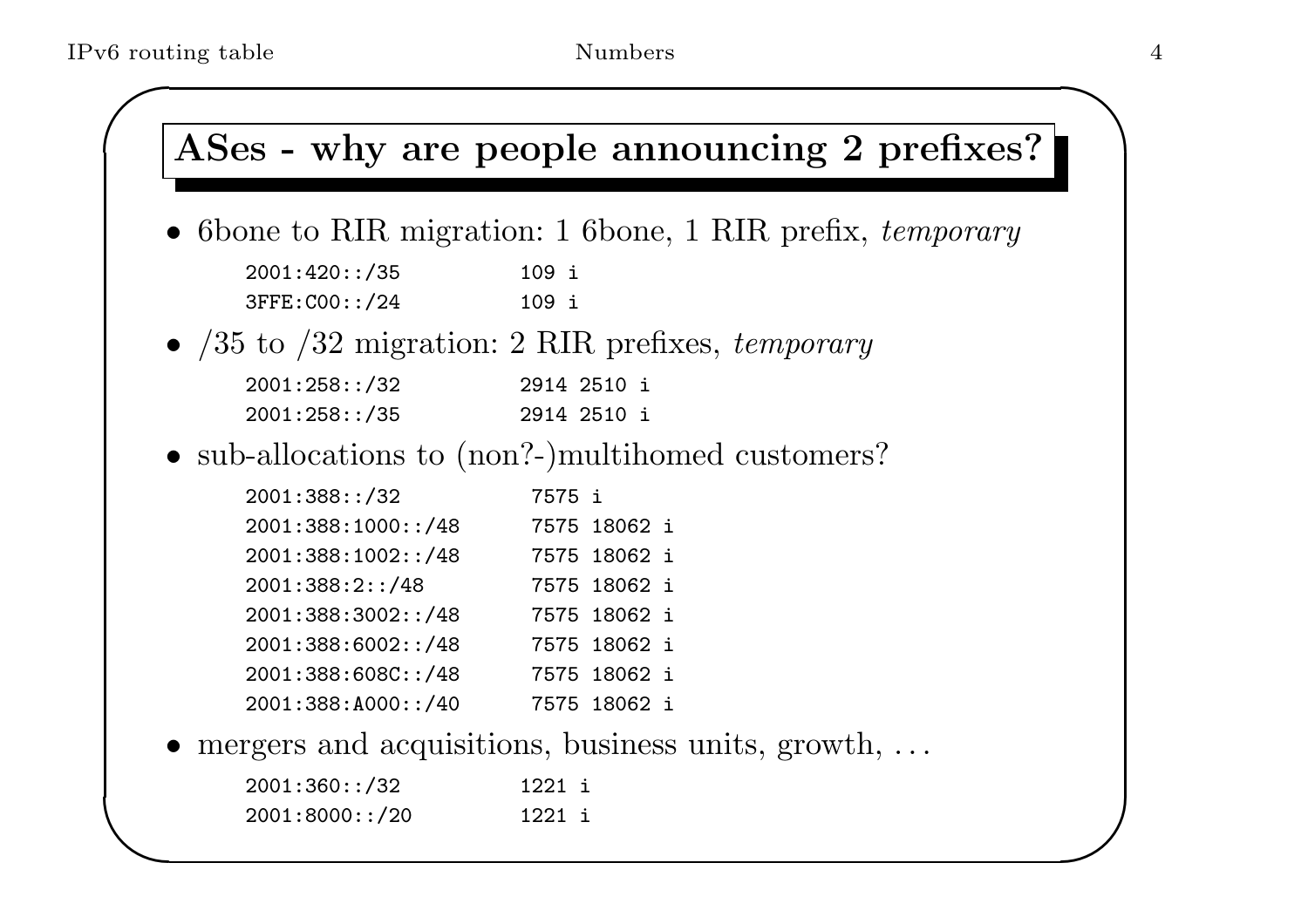## Numbers - Prefixes

As of 2006/04/24: <sup>724</sup> prefixes in total (2005/10/11: 720)

| n             | global         | RIR space      | 6bone            | 6t <sub>04</sub> | (2005/10/11)        |
|---------------|----------------|----------------|------------------|------------------|---------------------|
| /16           |                |                | $\theta$         |                  | (1 0 0 1)           |
| $/19-21$      | 6              | 6              | $\left( \right)$ | $\theta$         | (5500)              |
| /24           | 30             |                | 30               | $\theta$         | (340340)            |
| /27           |                |                | $\overline{0}$   | $\theta$         | (1 1 0 0)           |
| $/28\,$       | 22             |                | 21               | $\left( \right)$ | $(33\; 1\; 32\; 0)$ |
| $/29 - / 30$  | 3              |                | $\Omega$         | $\theta$         | $(2\; 2\; 0\; 0)$   |
| /32           | 538            | 513            | 25               | 0                | $(494\;468\;26\;0)$ |
| $/33 - / 34$  | $\overline{4}$ | $\overline{4}$ | $\overline{0}$   | $\overline{0}$   | (3300)              |
| /35           | 24             | 24             | $\overline{0}$   | $\overline{0}$   | $(24\;24\;0\;0)$    |
| $/36 - /39$   |                |                | $\theta$         | $\overline{0}$   | $(3\;2\;1\;0)$      |
| /40           | 6              | $\overline{5}$ |                  | $\theta$         | $(11\;10\;1\;0)$    |
| $/41 - /47$   | 3              | 3              | $\overline{0}$   | $\theta$         | $(2\; 2\; 0\; 0)$   |
| /48           | 84             | 77             |                  | $\overline{0}$   | $(101\;88\;13\;0)$  |
| $/52$ - $/60$ |                |                | $\overline{0}$   | $\overline{0}$   | (0 0 0 0)           |
| /64           | $\rm 0$        |                | $\overline{0}$   | $\overline{0}$   | (5320)              |
| $/65 - /128$  |                |                | $\overline{0}$   | O                | $(1\; 1\; 0\; 0)$   |
|               |                |                |                  |                  |                     |

 $\bigwedge$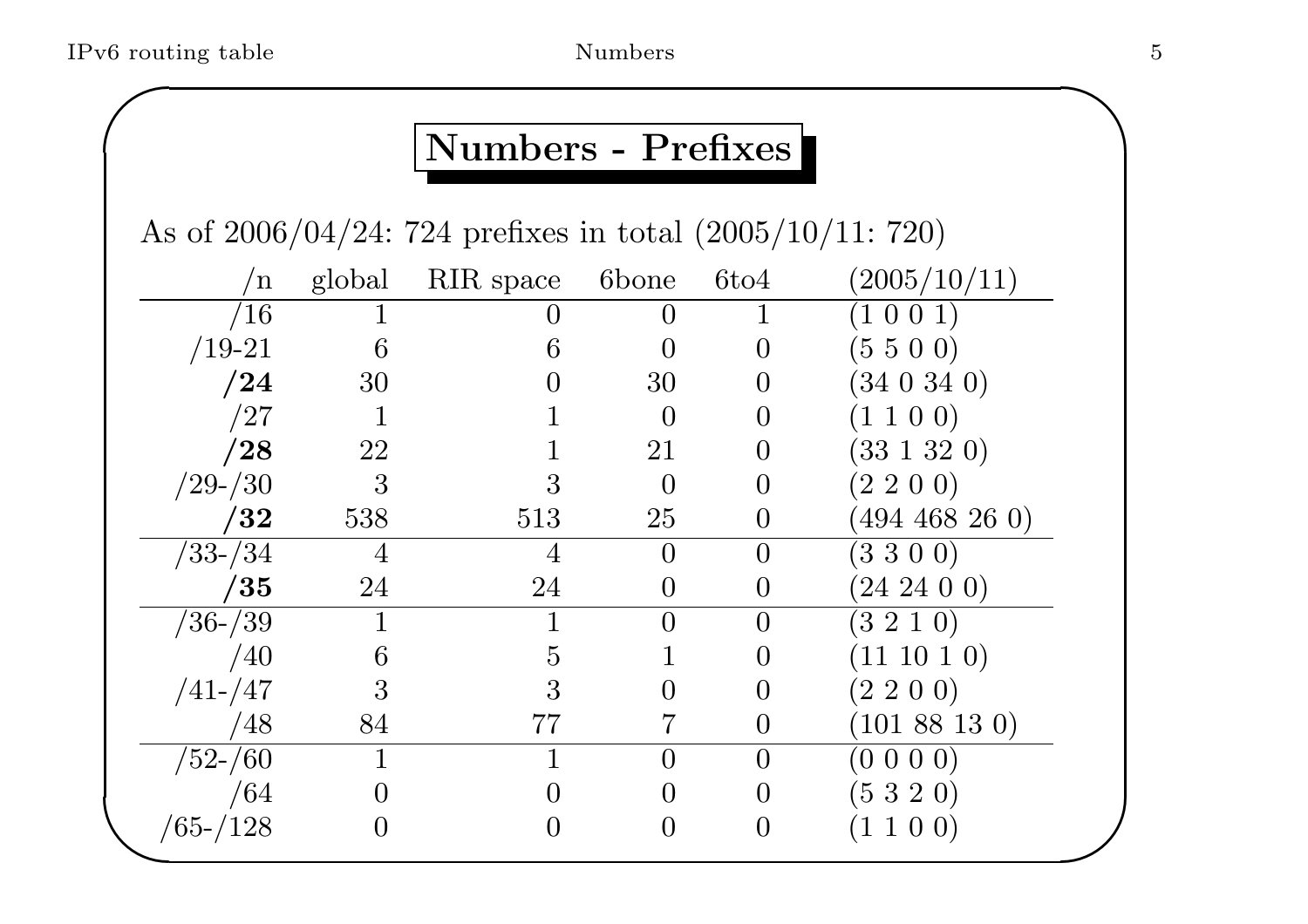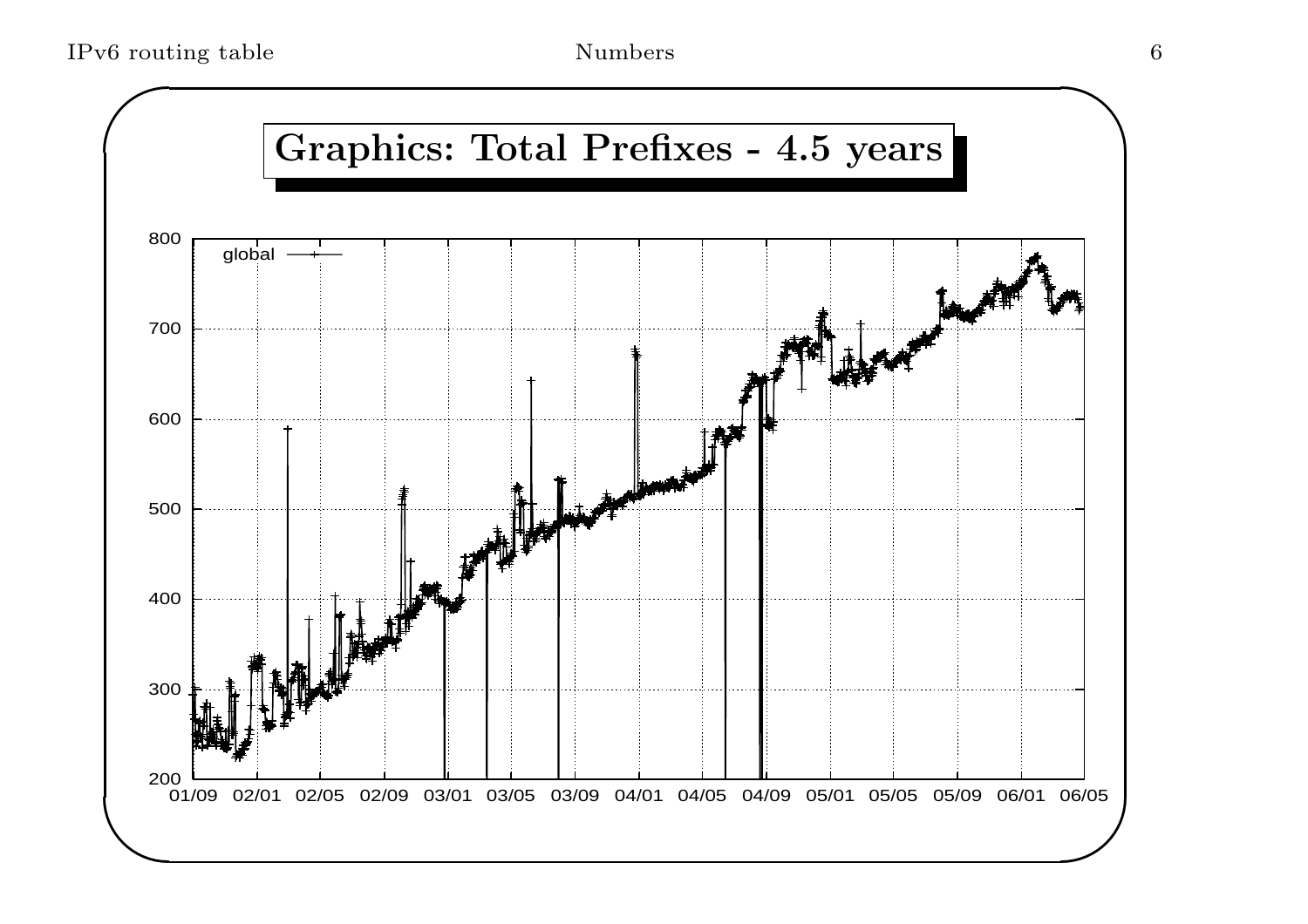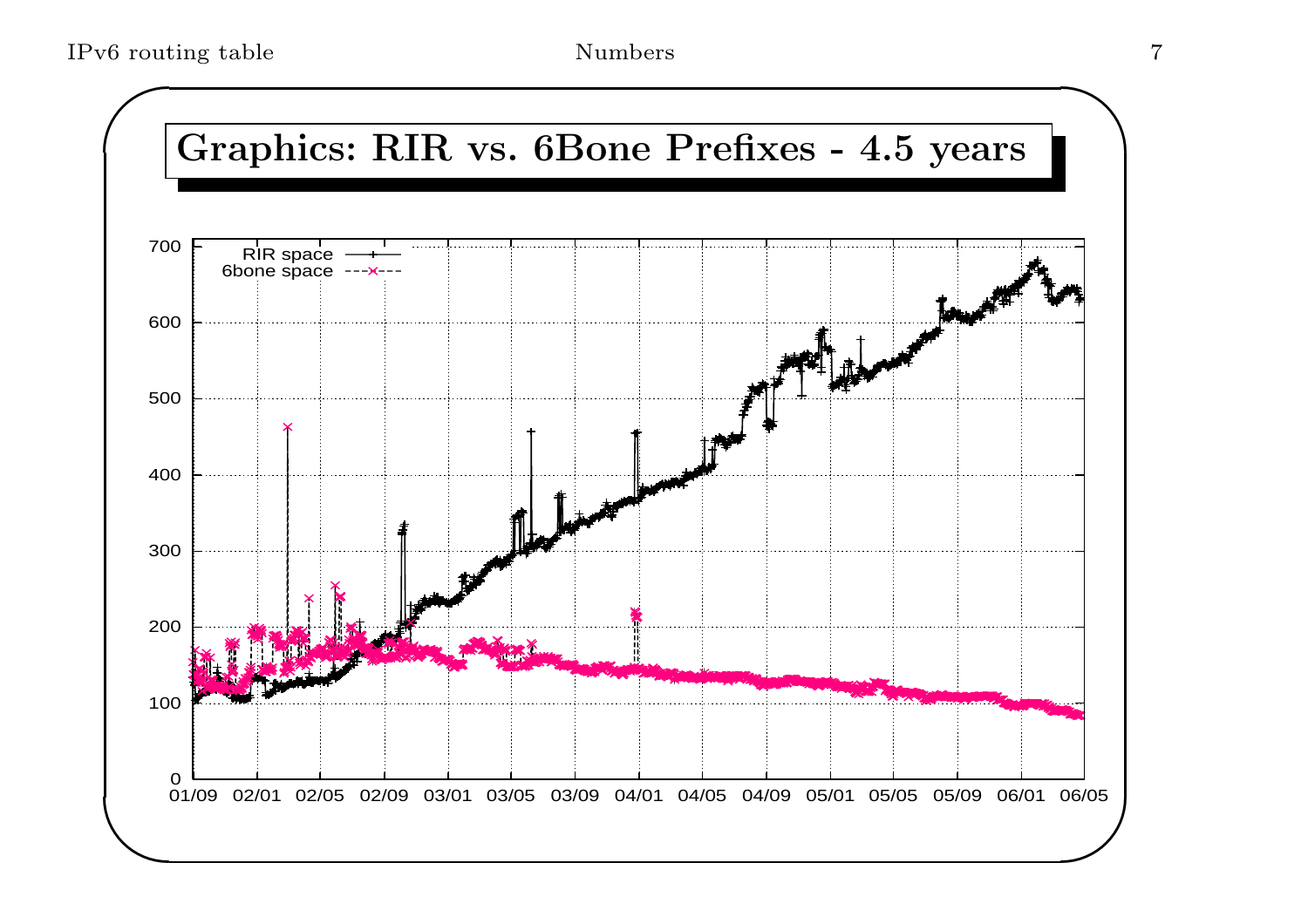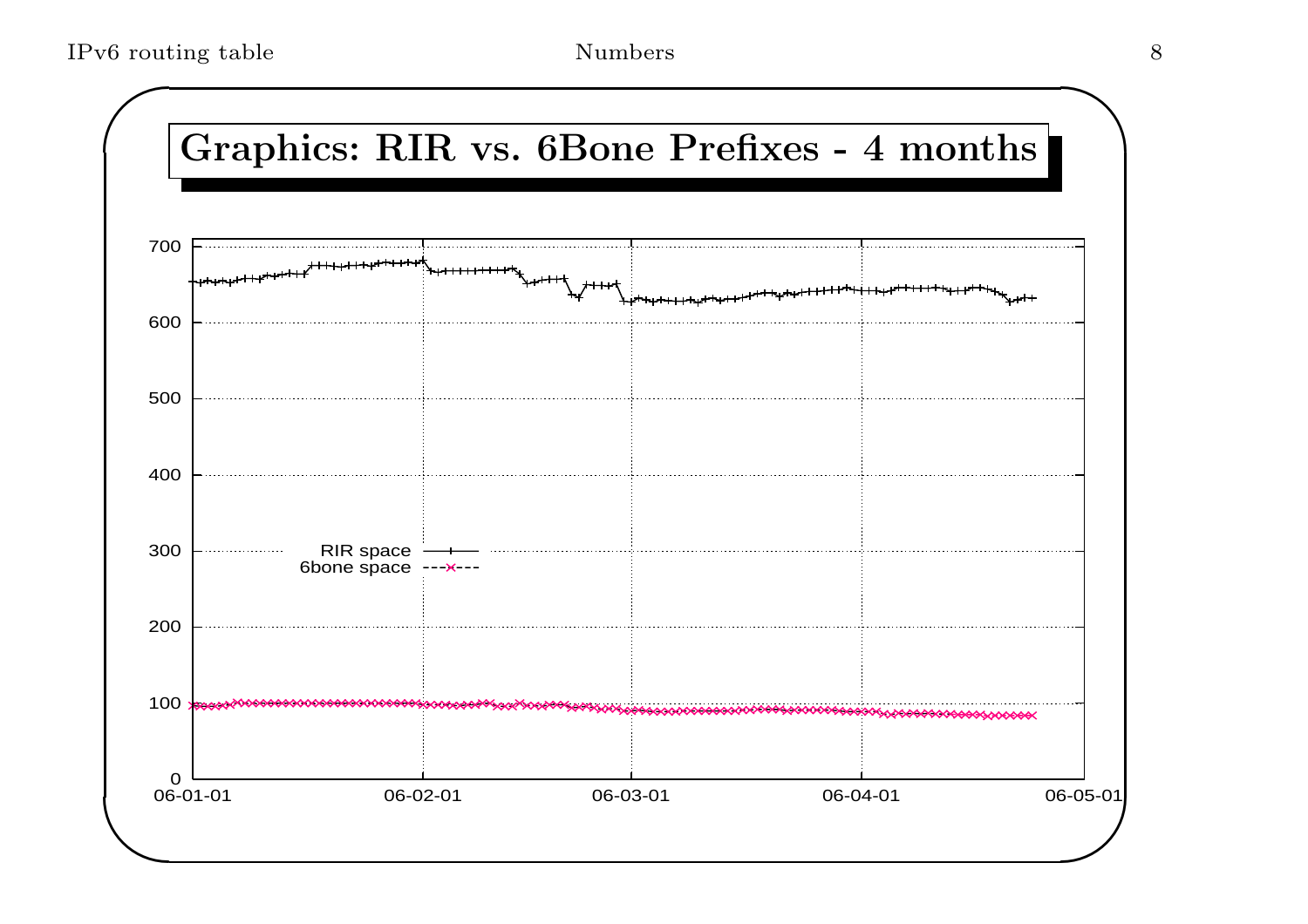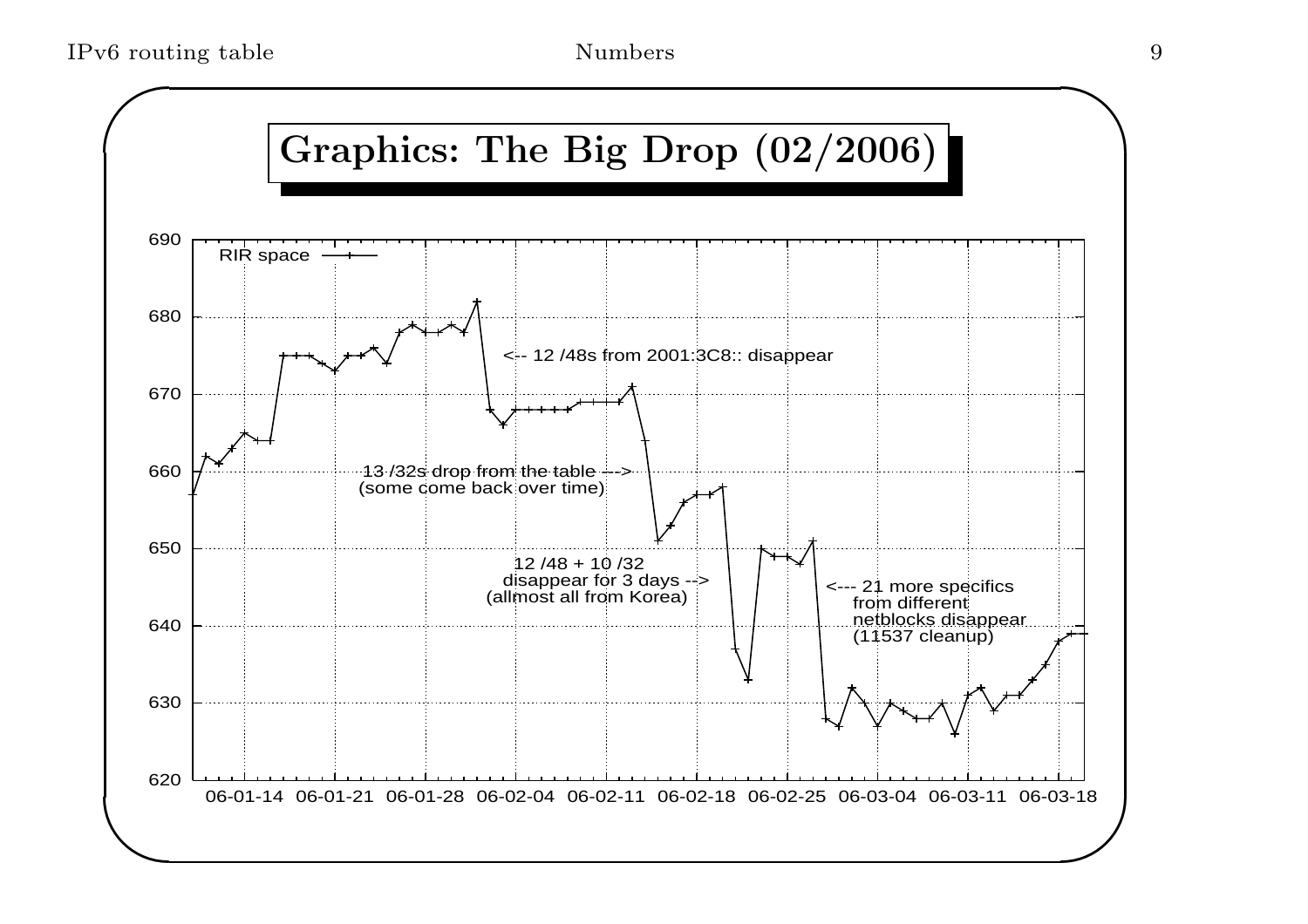#### where did those  $/32s$  go?? (2006/02/14⇒15)

• BGP paths for all dropped /32s contain same elements in tail:

| Network        | common path tail                                     |
|----------------|------------------------------------------------------|
| 2001:4F0:./32  | 3320 680 1273 6830 6830 6830 6830 6175 13944         |
| 2001:588::/32  | $\ldots$ 3320 680 1273 12702 2905                    |
| 2001:598::/32  | 3320 680 1273 4436 21548                             |
| 2001:5C0::/32  | 3320 680 1273 6830 6830 6830 6830 6175 33018         |
| 2001:850::/32  | 3320 680 1273 6830 6830 6830 6830 5424               |
| 2001:970::/32  | 3320 680 20965 11537 17579 1237 17832 9270 2200 2609 |
| 2001:168::/32  | 3320 680 1273 12702 16023                            |
| 2001:DB8::/32  | 3320 680 20965 11537 9264 17717 9416                 |
| 2001:EO8::/32  | 3320 680 1273 6830 6830 6830 6830 6939 4538 23911    |
| 2001:12E0::/32 | $\ldots$ 3320 680 1273 12956 10429                   |
| 2001:1360::/32 | 3320 680 1273 30071 10586                            |
| 2001:1598::/32 | $\ldots$ 3320 680 3257 9009                          |
| 2001:1B38::/32 | 3320 680 1273 13193 8554                             |

- looks like a major ghosting problem  $680 \Rightarrow 3302$
- BGP-Session 680  $\rightarrow$  3320 reset at 2006/02/14 16:00
- $\setminus$ • IOS involved:  $12.3(11)$ T7 - no "old and unmaintained box"!

 $\bigwedge$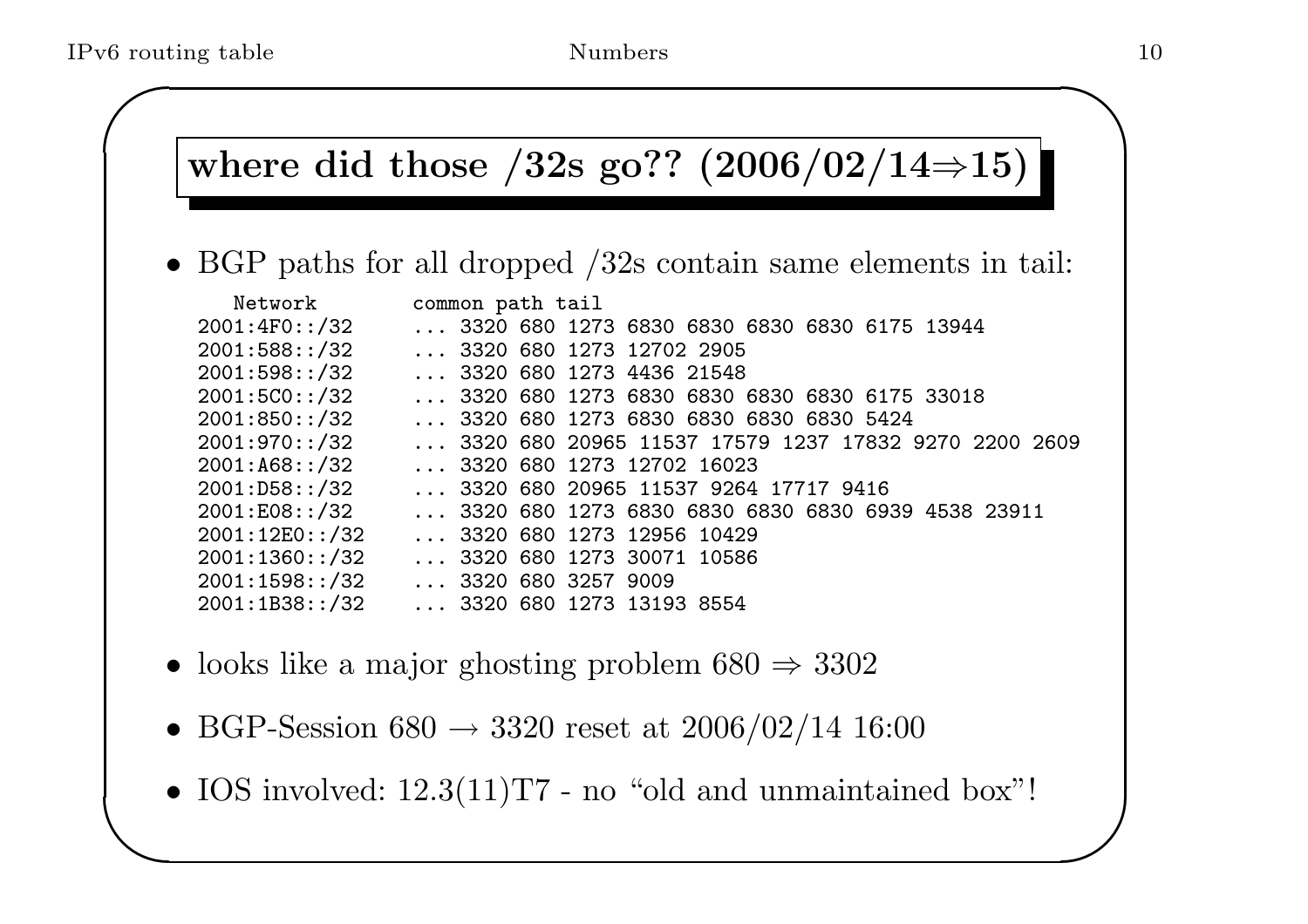IPv6 routing table  $\qquad \qquad \text{Numbers} \qquad \qquad \text{11}$ 

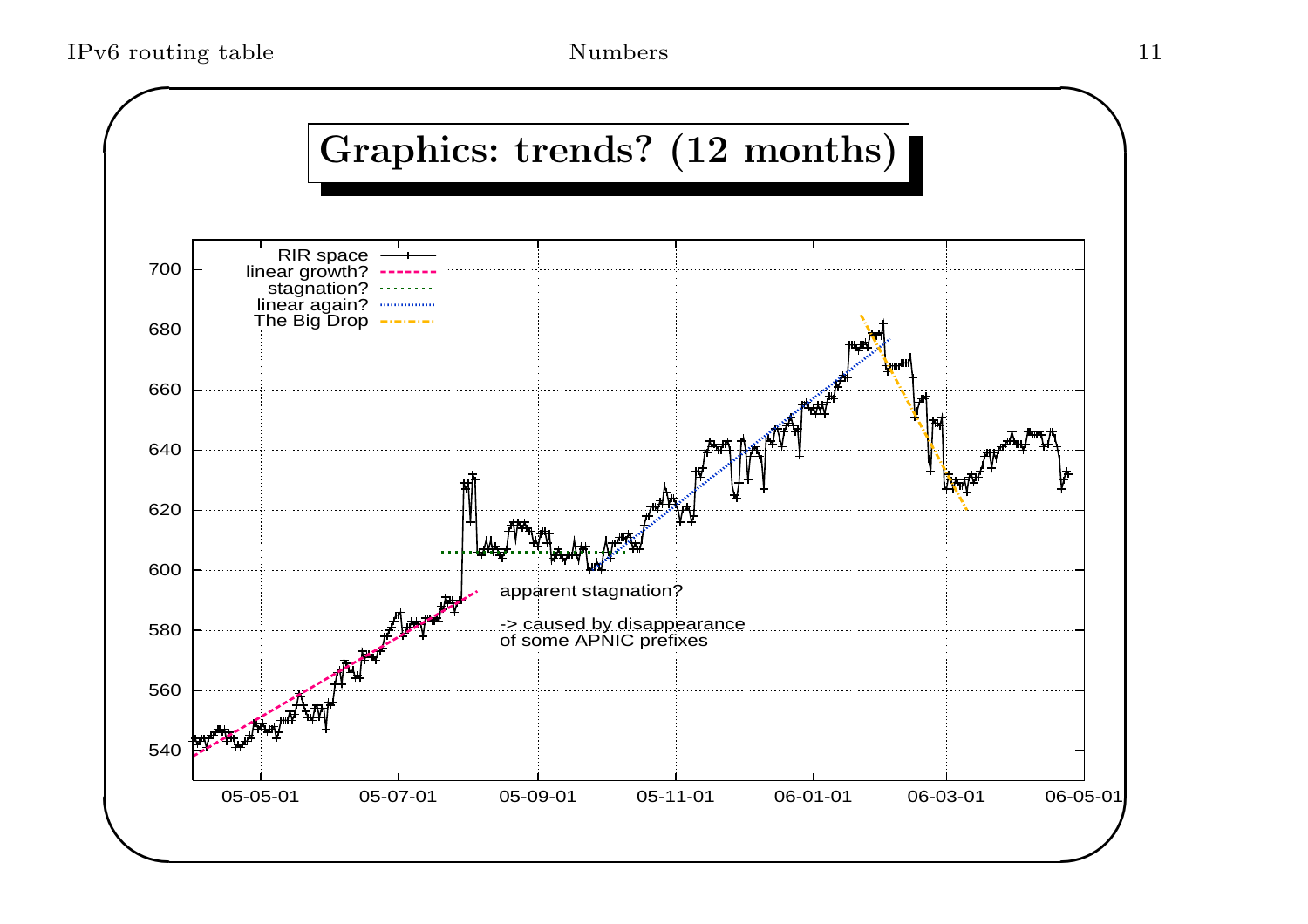### Numbers: RIRs, Allocations, ...

• On  $2006/04/24$ , 1056 LIR blocks  $(2000::/4)$  allocated by RIRs:

| <b>RIR</b>    | alloc. | members                   | perc.    | on $2005/10/09$ |
|---------------|--------|---------------------------|----------|-----------------|
| <b>ARIN</b>   | 198    | $\degree$ 2440            | $8.1\%$  | 169 $(+17\%)$   |
| <b>APNIC</b>  | 249    | $\degree$ ?1890           | $13.2\%$ | $219 (+13\%)$   |
| <b>RIPE</b>   | 547    | $\tilde{ }$ 4311          | $12.7\%$ | 497 $(+10\%)$   |
| <b>LACNIC</b> | 51     | $\tilde{ }}561$           | $9.1\%$  | 39 $(+30\%)$    |
| AfriNIC       | 11     | $\tilde{\phantom{1}}$ 810 | $1.4\%$  |                 |

- note: not counting  $/48$  microallocs and  $/35 \Rightarrow /32$  extentions
- actual *percentage* with IPv6 similar for RIPE and APNIC
- $\setminus$  $\bigcup$ • 437 (R51: 483) allocations visible in routing table (*only 41%!*)

 $\bigwedge$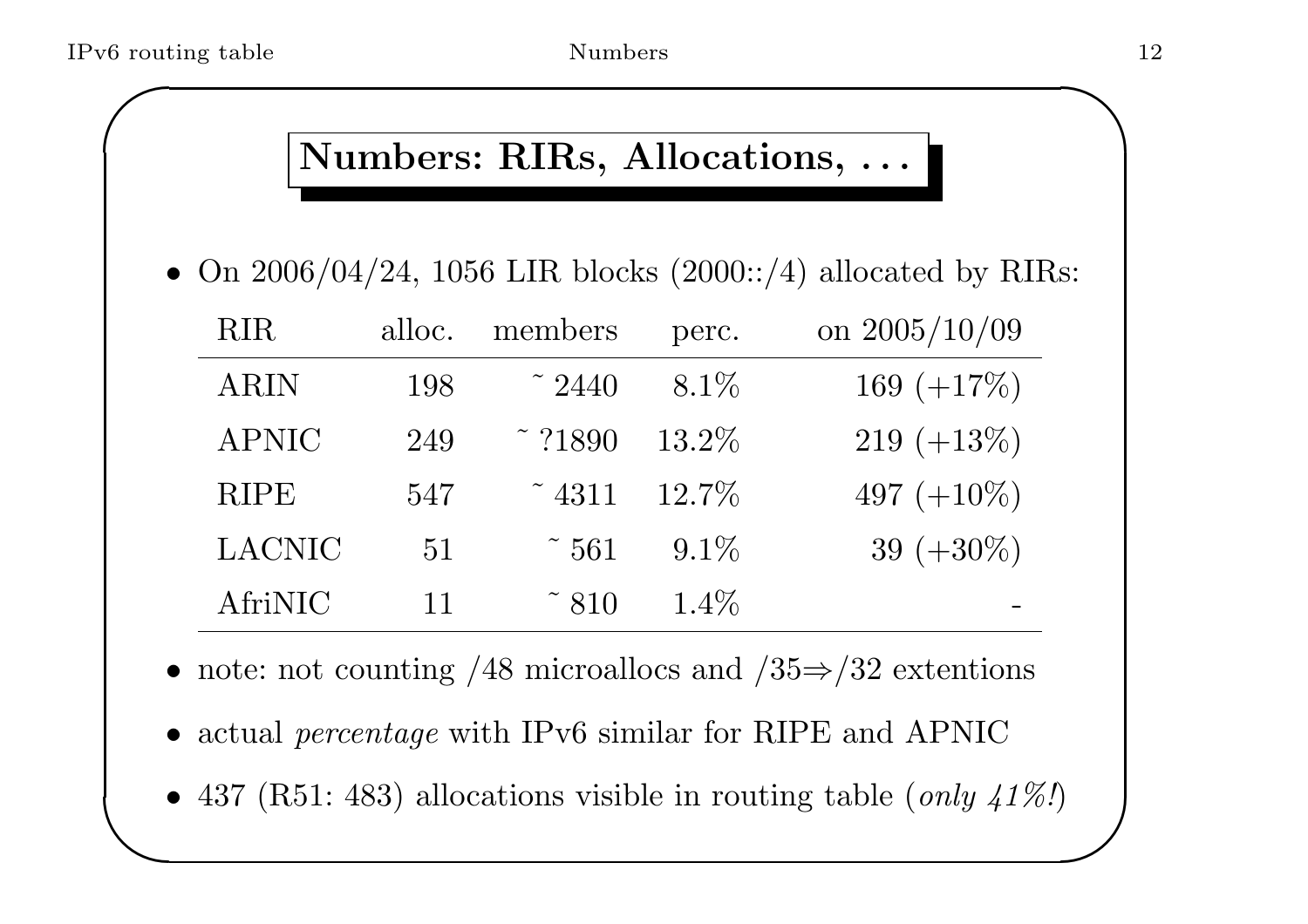### Numbers: RIRs: notable allocations (1)

- more "very large" allocations seen:
	- $-$  2001:44d0::/28 Korea Cable Television, KR  $(2005/11/10)$
	- 2001:4510::/29 Beijing ShenZhou Greatwall, CN (2006/01/23)
	- $-$  2001:4540::/27 Taiwan Fixed Network Co., TW  $(2005/12/22)$
	- $-$  2001:4580::/26 Seednet Digital United, TW  $(2005/12/12)$
	- 2001:b000::/21 HiNet Taiwan, TW (2006/03/15)
	- $-$  2404::/26 Asia Pacific Online Service, TW  $(2006/01/25)$
	- $-$  2404:80::/28 SONET Taiwan, TW (2006/01/25)
	- 2800:20::/28 Comsat Argentina, AR (2005/12/14)
	- $-$  2a01:b0::/31 IT Solid Solutions, BE  $(2006/04/13)$
	- 2a01:800::/23 Vodafone Deutschland, DE (2006/04/12)
	- 2a01:1000::/21 Polish Telecom, PL (2006/02/01)
	- $-$  2a01:c000::/19 France Telecom, FR (2005/12/30)
	- $-$  2a01:00b8::/32 Vatican City State, VA (2006/04/18)  $*$
- $\setminus$  $\bullet \ \Rightarrow \text{check your BGP filters}! !$

 $\bigwedge$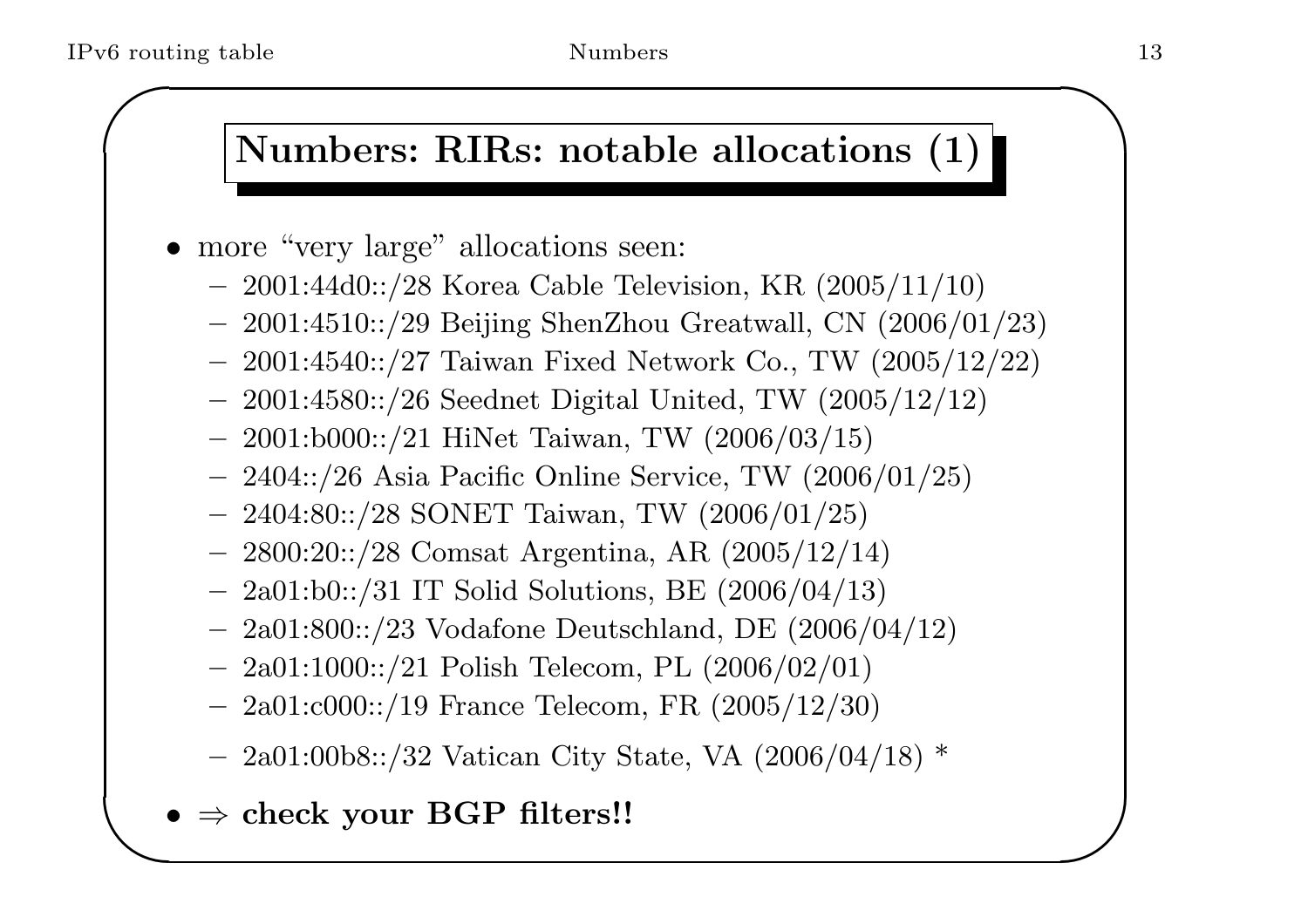$\setminus$ 

## Numbers: RIRs: notable allocations (2)

#### • Allocations ICANN  $\Rightarrow$  RIRs since RIPE 51

| Prefix         | <b>RIR</b>    | Date          | Comment      |
|----------------|---------------|---------------|--------------|
| 2001:4400::/23 | AfriNIC       | (reassigned)  |              |
| 2001:B000::/20 | <b>APNIC</b>  | 08 Mar 06     | TW/HiNet /21 |
| 2404:0000::/23 | <b>APNIC</b>  | $19$ Jan $06$ |              |
| 2610:0000::/23 | <b>ARIN</b>   | 17 Nov 05     |              |
| 2800:0000::/23 | <b>LACNIC</b> | 17 Nov 05     |              |
| 2A01:0000::/16 | RIPE NCC      | 15 Dec 05     | PL/21, FR/19 |

• http://www.iana.org/assignments/ipv6-unicast-address-assignments

 $\bigwedge$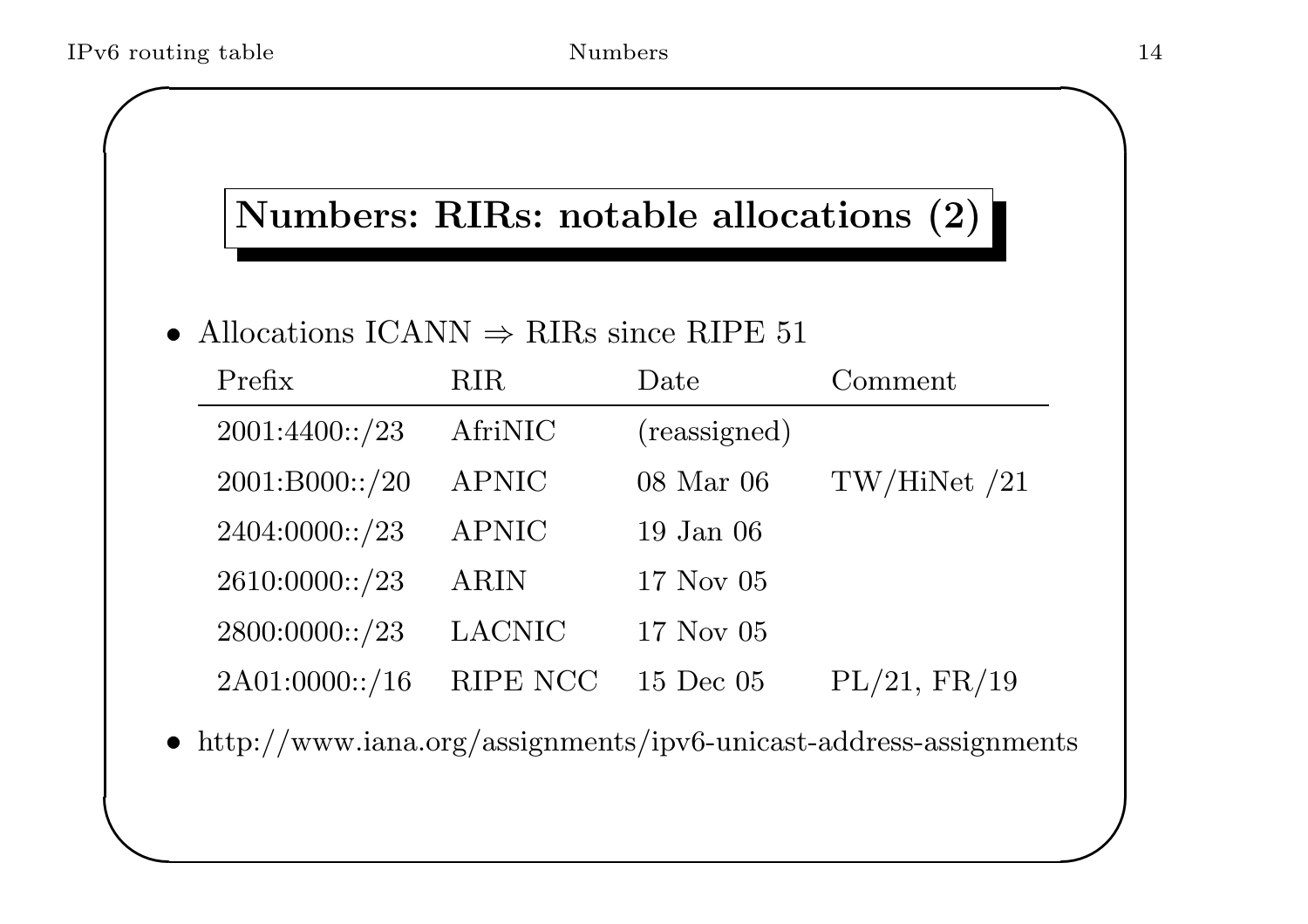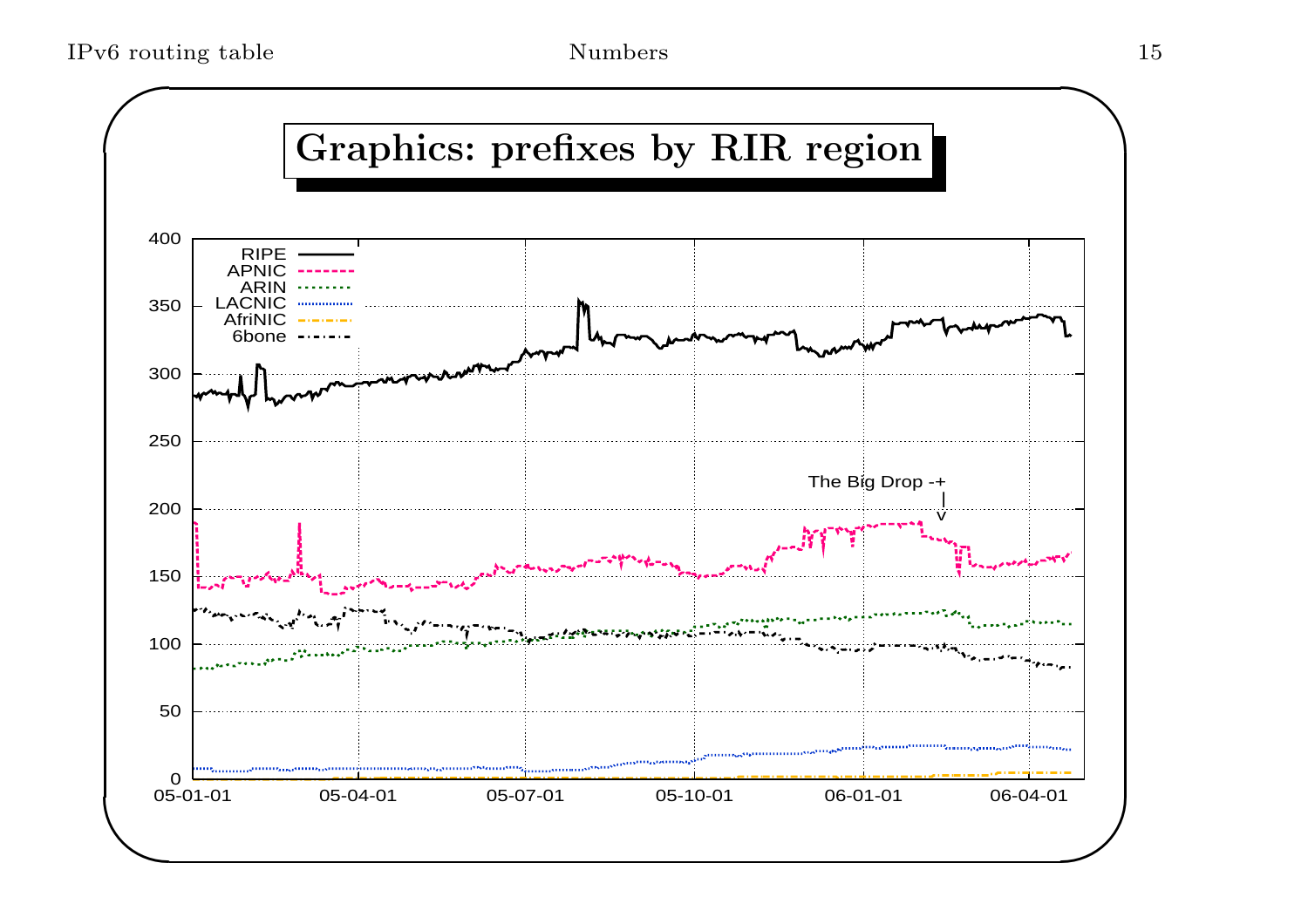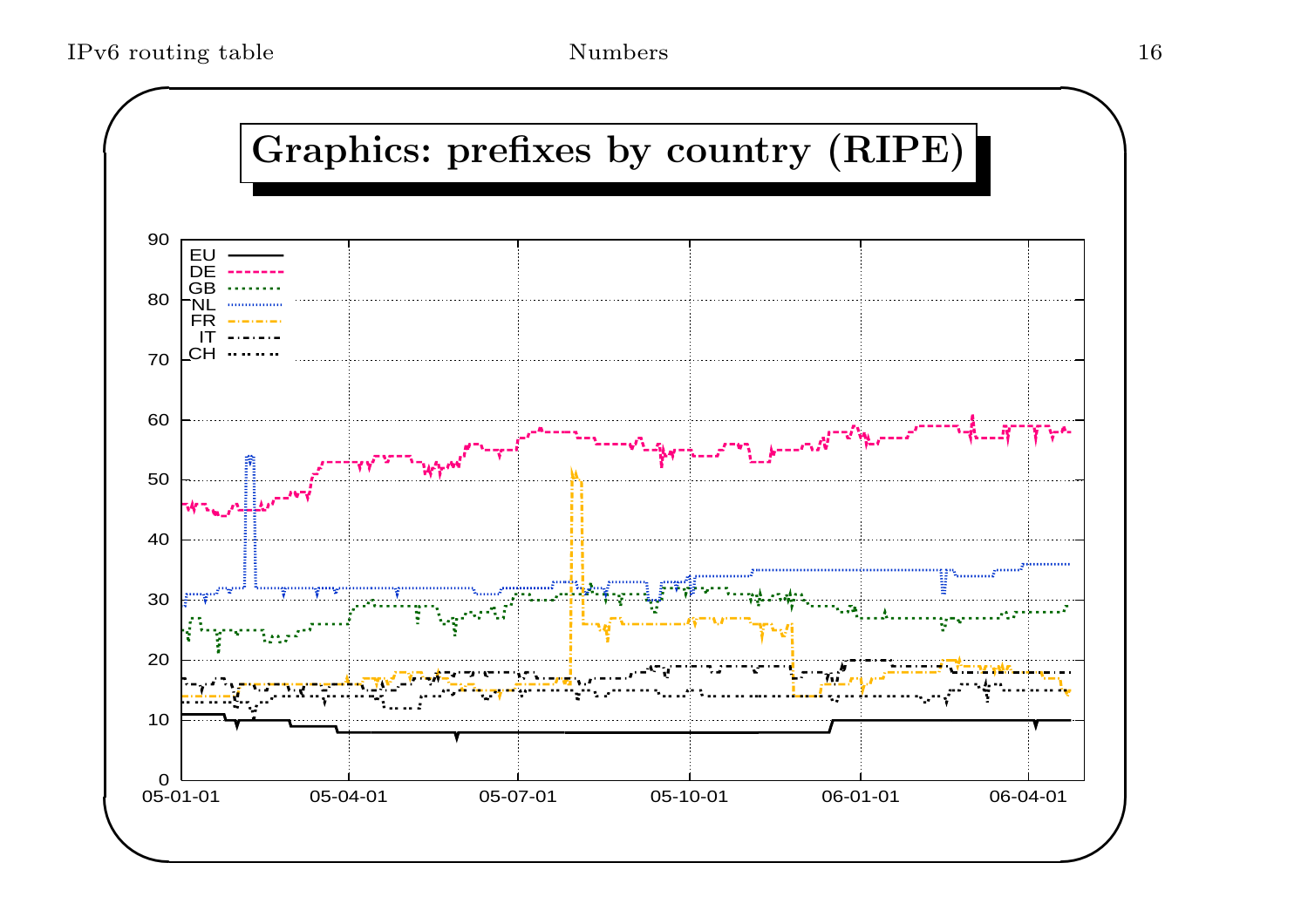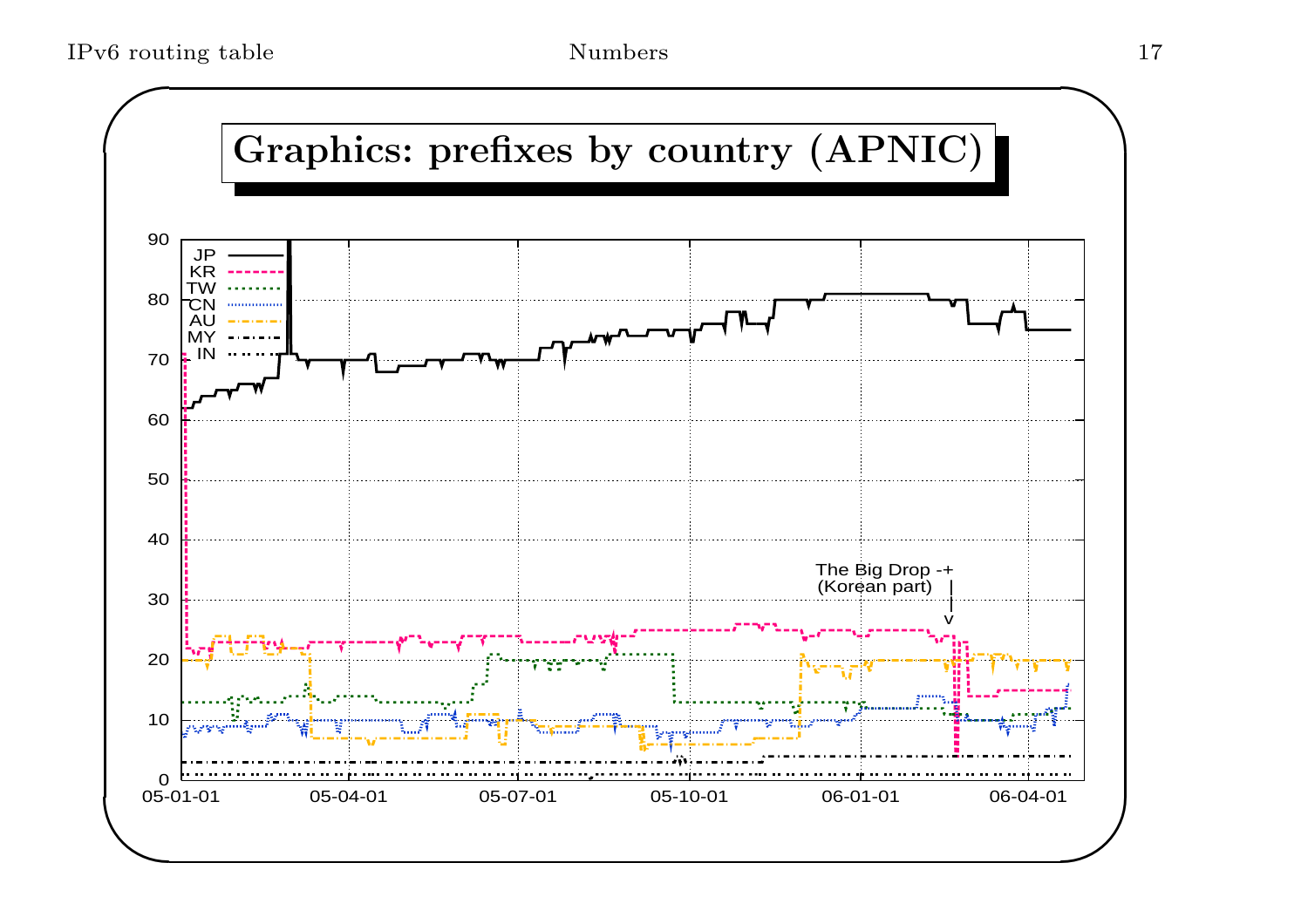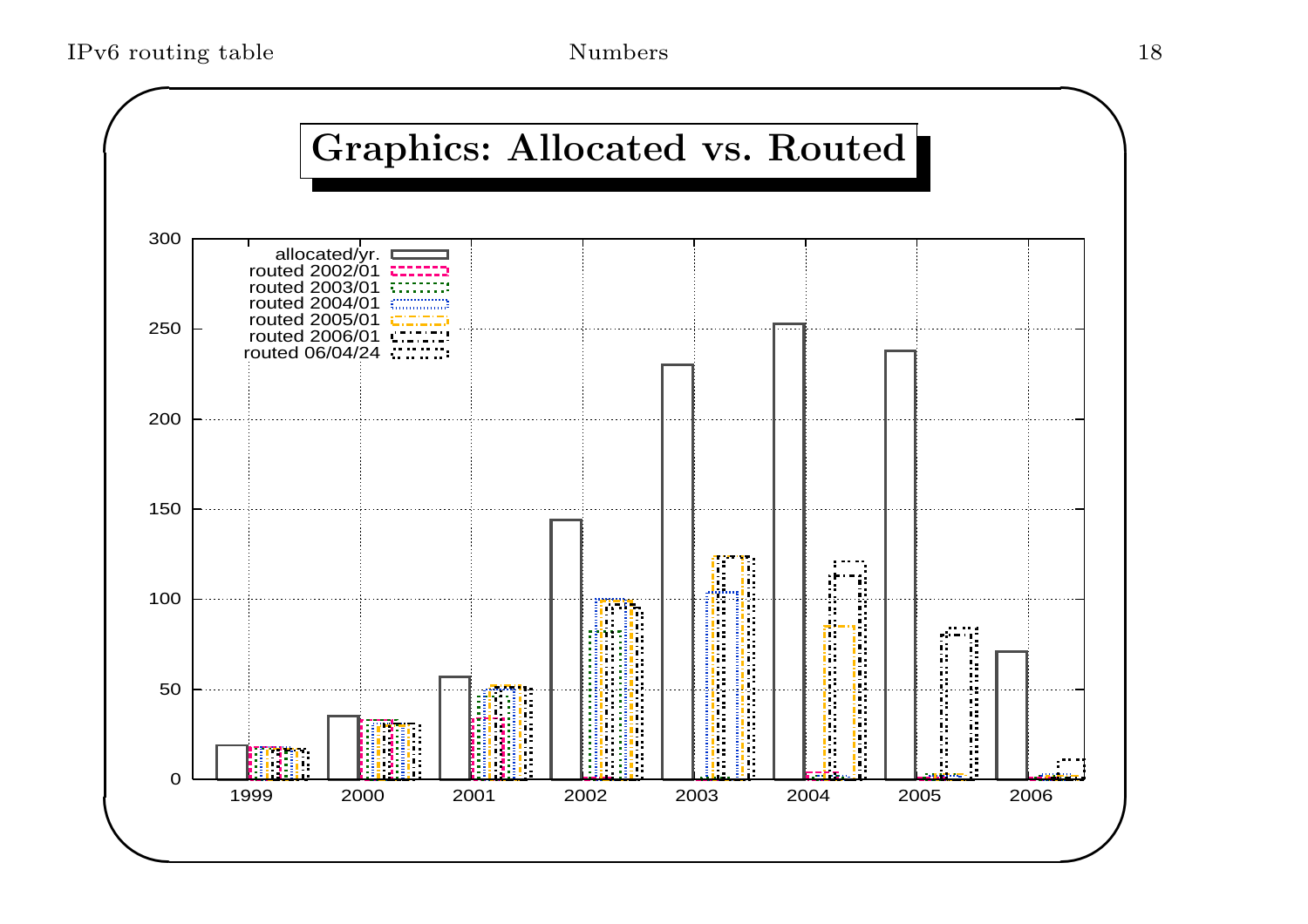$\setminus$ 

## Why are those prefixes not visible?

- looking at prefixes allocated in 2004 (255)
- visible today: 121, at some point: 25, never: 109
- categorizing 109 prefixes never seen in routing tables:
	- by region: APNIC: 24, ARIN: 26, LACNIC: 2, RIPE: 57
	- by size: 1x  $/21, /24, /27, 106$ x  $/32$
	- (specifically not looking at IXP /48s)
	- by organizational type (guessing from whois)
		- ∗ commercial 105
		- ∗ research <sup>2</sup> (.in, .kr)
		- ∗ military/governmental <sup>2</sup> (CNY, US DoT)

 $\bigwedge$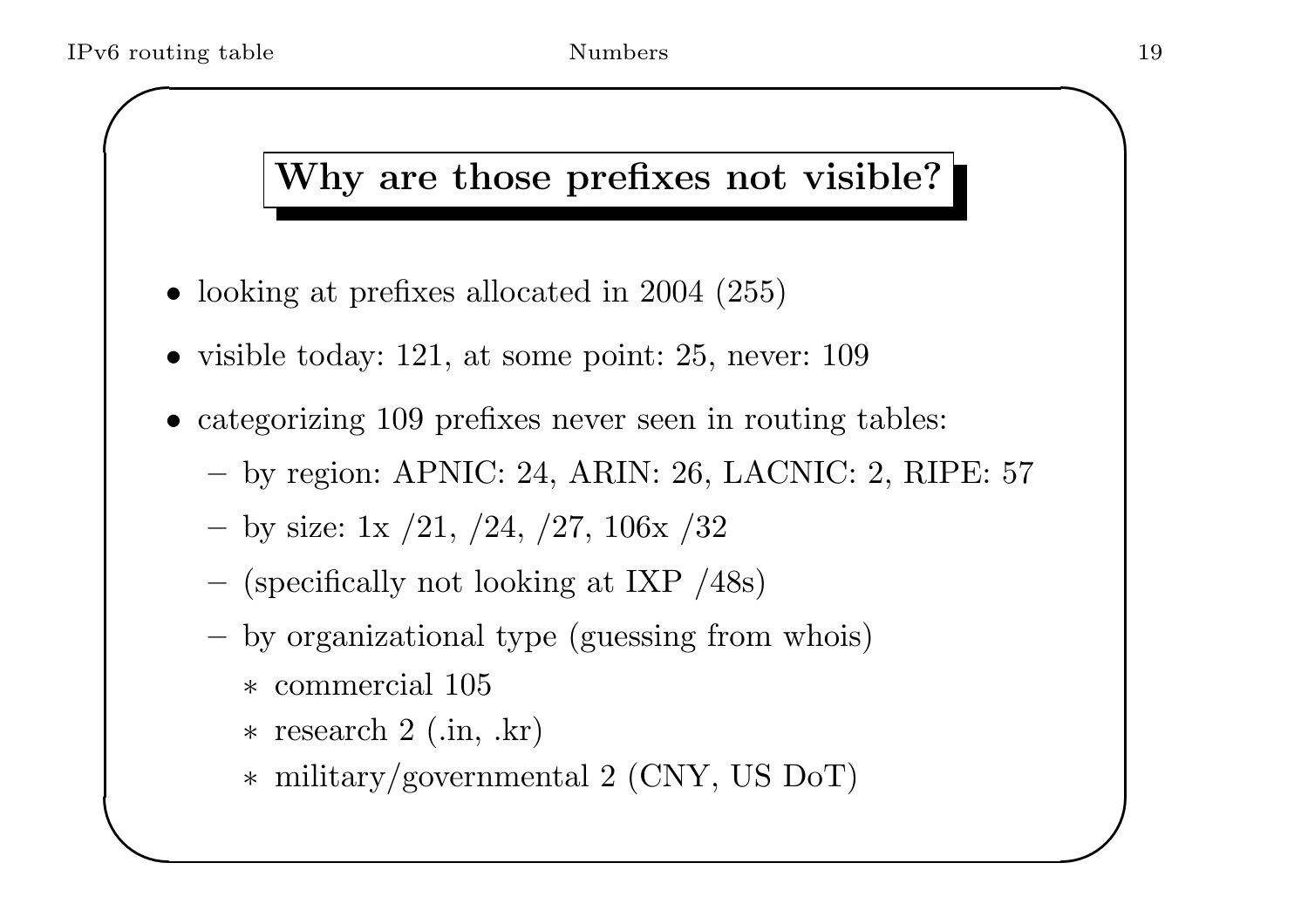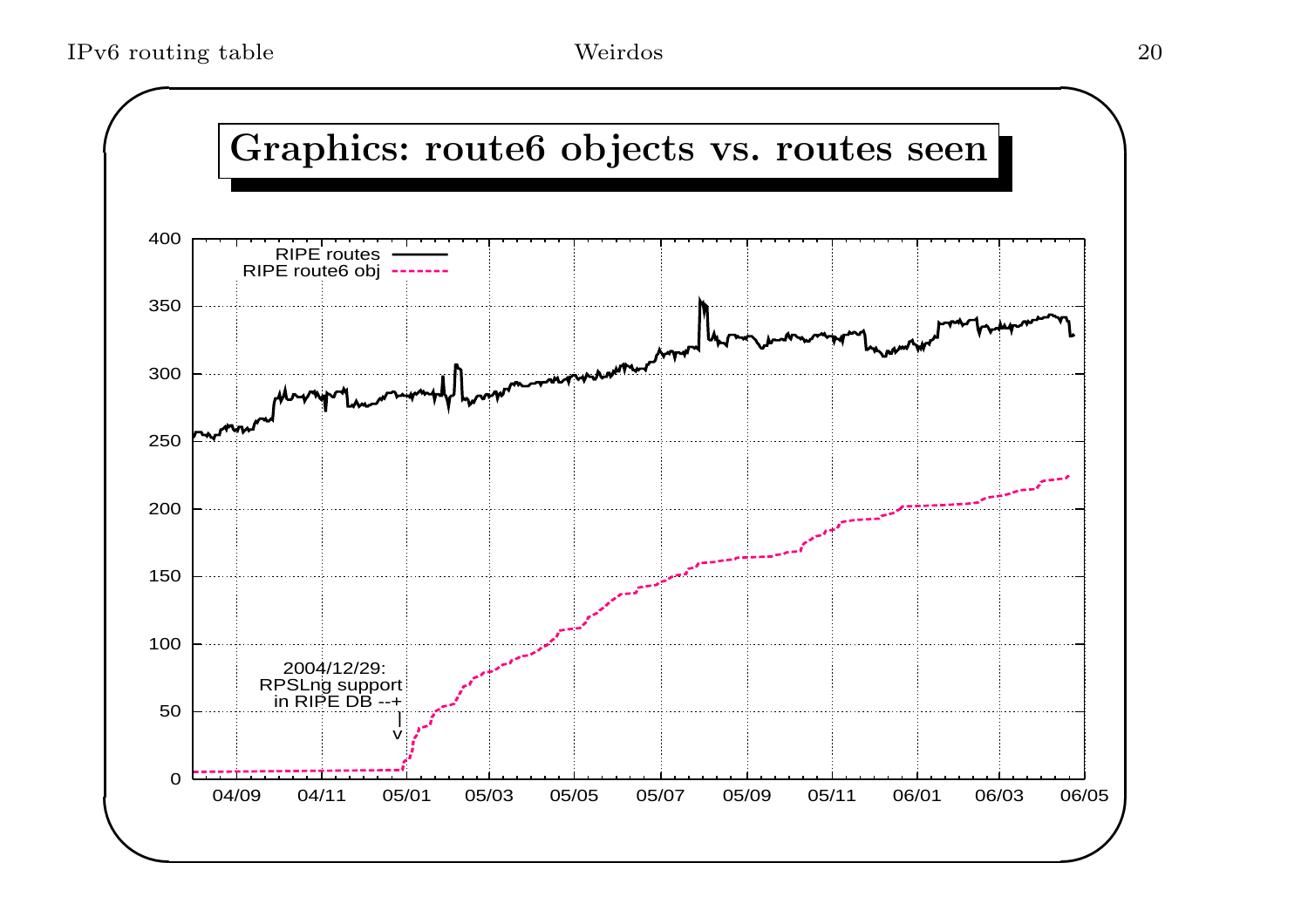$\setminus$ 

## route6 object example

- it's as easy as this...
	- route6: 2001:608::/32 descr: DE-SPACE-2001-0608 descr: SpaceNET AG, Munich origin: AS5539 notify: noc@space.net mnt-by: SPACENET-N changed: gert@space.net 20041230 source: RIPE
- strongly recommended, helps upstream/peer ASes build decent BGP filters, based on IRR data

 $\bigwedge$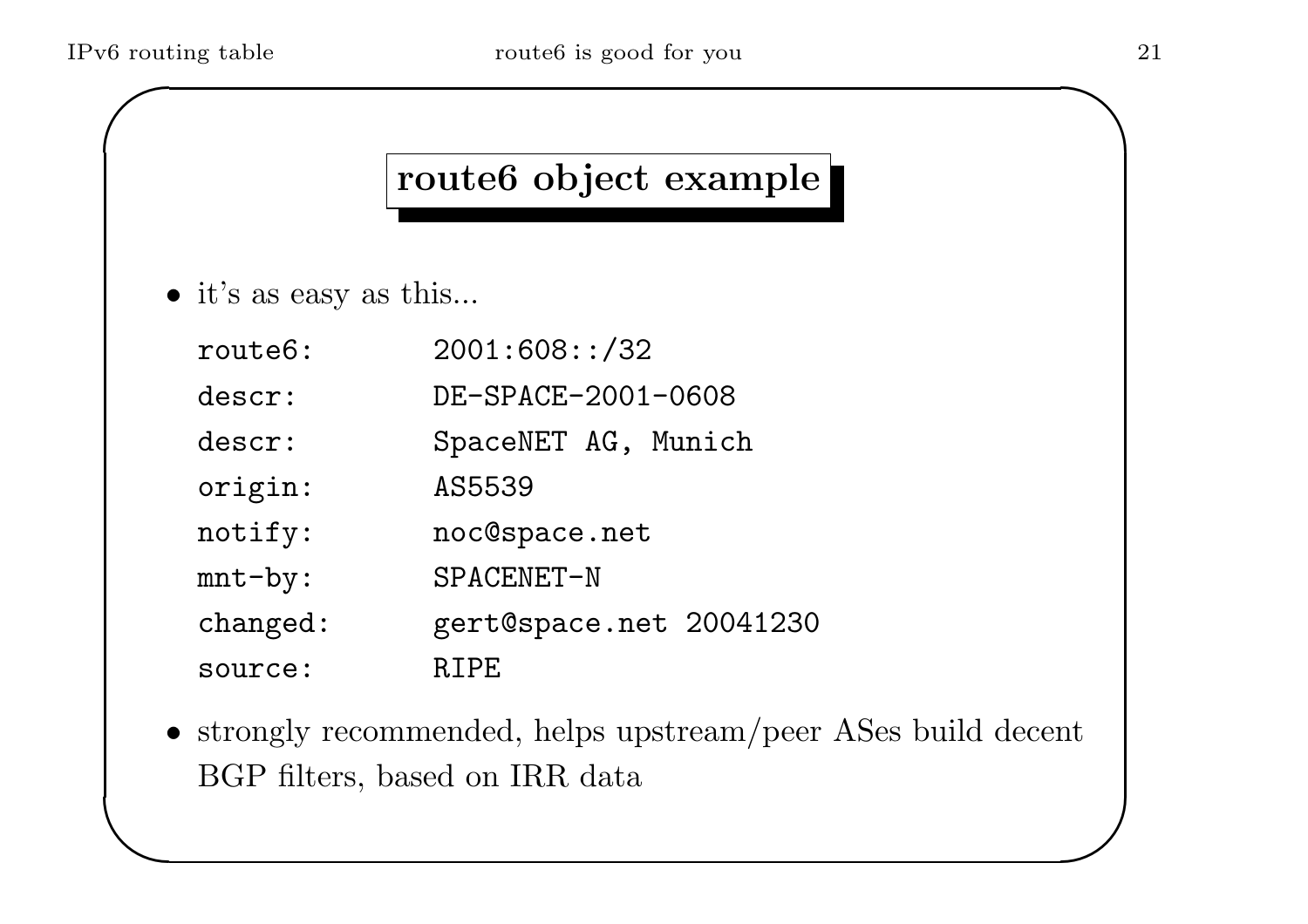$\setminus$ 

#### miscellaneous news

- 2006/06/06 is the offical end of the 6bone (next month!)
	- $\Rightarrow$  3FFE address allocations are no longer valid anymore
	- consequences for the routing table? filtering police?
- 2001::/32 assigned for Teredo routing on January 10, 2006
	- $-$  expect "inconsistant" announcements, as for  $2002::/16$

route6: 2001:0000::/32

descr: Teredo-ITGate

remarks: Teredo anycas<sup>t</sup> route. See TEREDO-MNT for details.

origin: AS12779

mnt-by: ITGATE-NCC

mnt-routes: TEREDO-MNT

 $\bigwedge$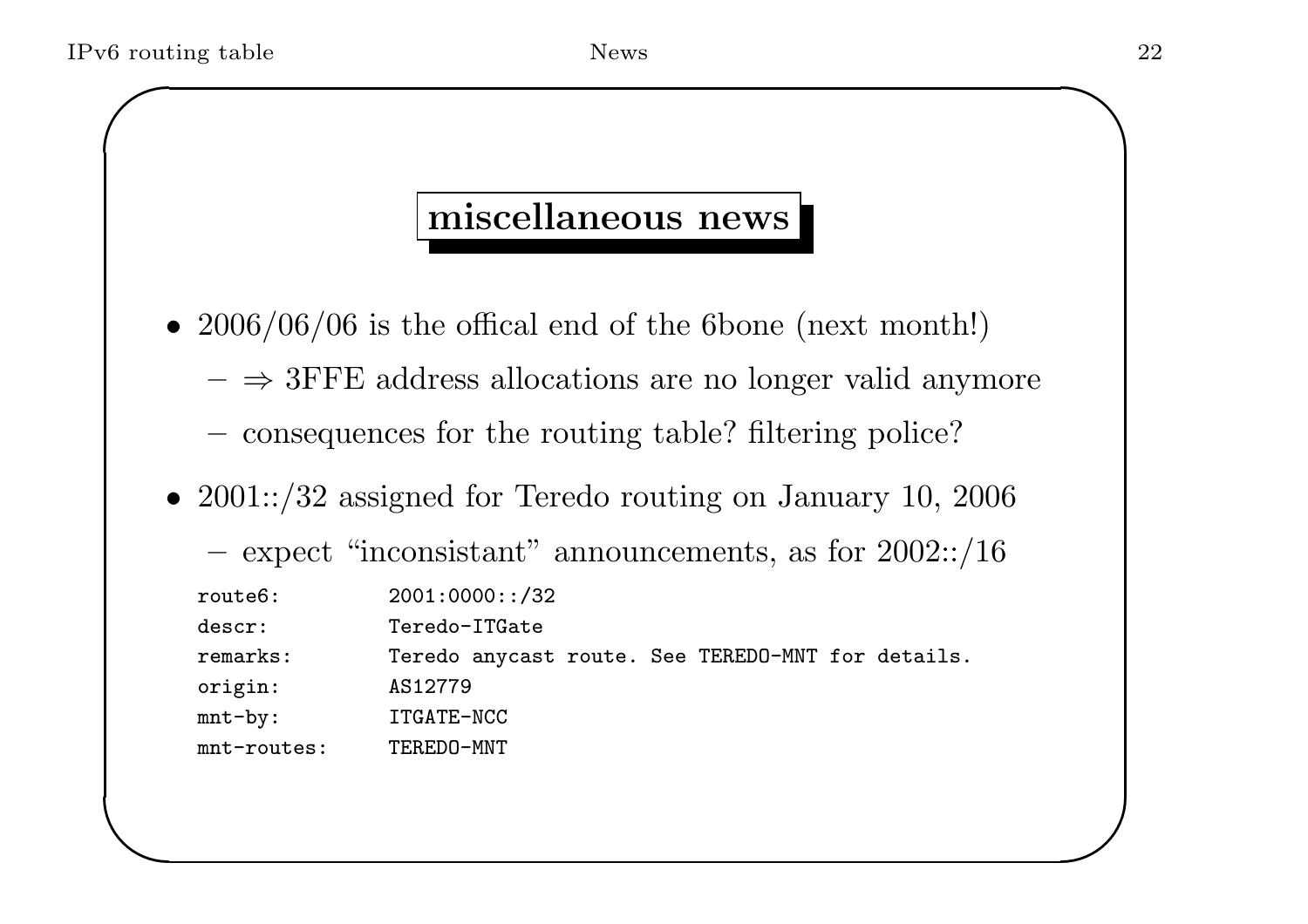$\setminus$ 

## References

- Ghost Route Hunter: http://www.sixxs.net/tools/grh/
- List of IPv6 blocks allocated by the RIRs: http://www.ripe.net/rs/ipv6/stats/index.html
- MIPP (minimum peering policy) project: http://ip6.de.easynet.net/ipv6-minimum-peering.txt
- IPv6 sample prefix filter page http://www.space.net/˜gert/RIPE/ipv6-filters.html
- Slides are available at: http://www.space.net/˜gert/RIPE/R52-v6-table/

 $\bigwedge$